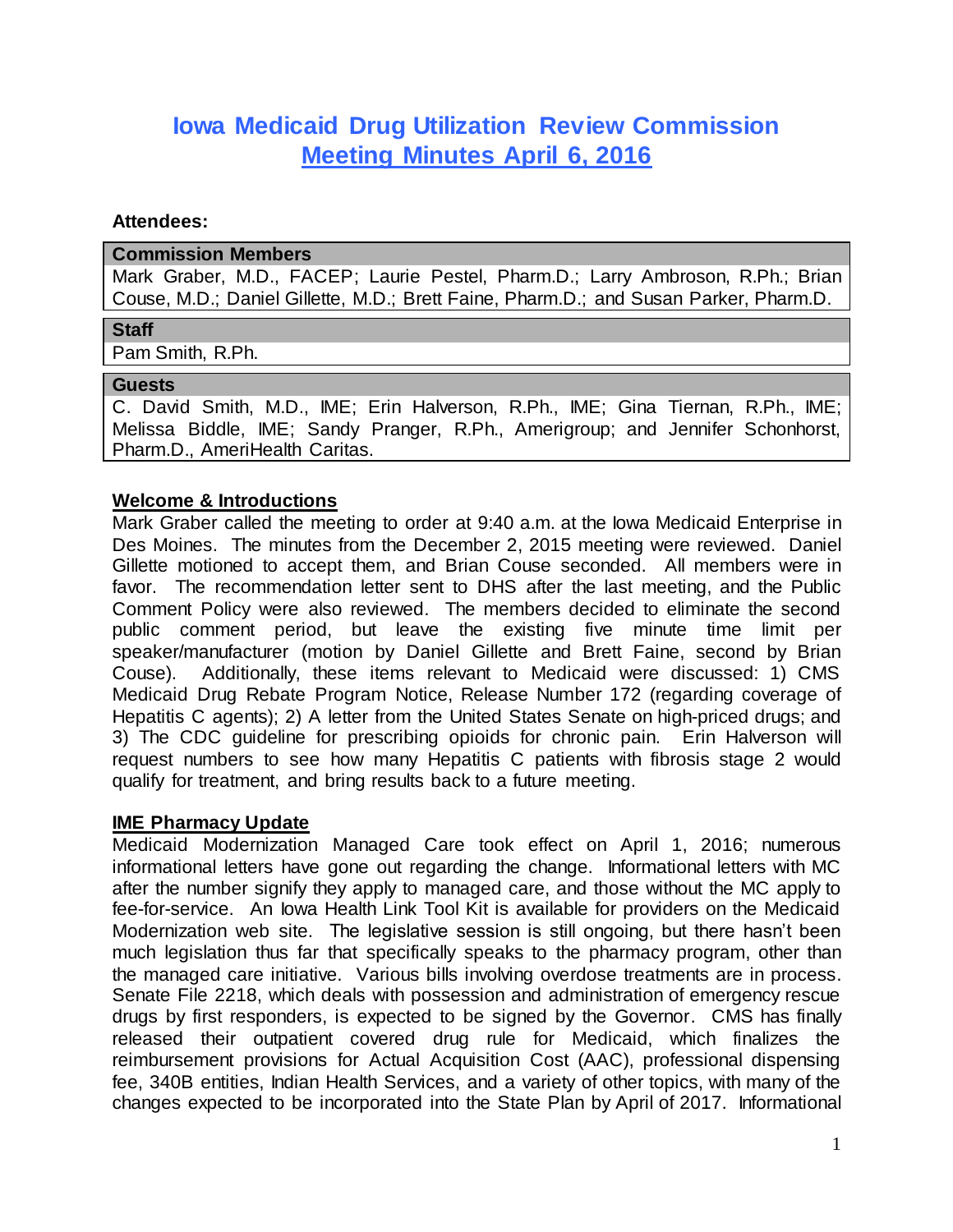letters will be going out in with regards to these changes as they are implemented. The new CMS survey related to the annual report focuses heavily on methadone (specifically limiting usage to morphine sulfate equivalents), opioids, antipsychotics in children, and opioids used in combination with benzodiazepines. The American Academy of Dermatology has released new guidelines, so the Anti-Acne Prior Authorization criteria can now be reviewed and revised, most likely at the June meeting.

### **Prevalence Report Summary**

Statistics from January though February 2016 were discussed, including: cost per user (\$340.88), number of total prescriptions dispensed (an increase of 3.5% compared to the previous reporting period), average cost per prescription (\$69.98), and generic utilization (86.5%). The total paid amount increased by 5.2% from the previous reporting period. There were 216,585 unique users, which is 5.6% more than the total for November and December. Lists of the top 20 therapeutic classes were provided. SSRIs had the highest prescription count, and Anticonvulsants came in second. The top 100 drugs were also reviewed. The ten most expensive medications were: Vyvanse, Abilify, methylphenidate hcl er, Lantus, Focalin XR, Harvoni, Humalog, Advate, Strattera, and Synagis.

# **Case Studies**

Pam Smith presented 4 case studies. Recommendations by Commissioners from these four examples resulted in annualized total savings of \$529.02 pre-rebate (state and federal). Results from 4 previous case studies, with a total savings of \$625.76 (state and federal), were also provided as the February meeting was cancelled.

| <b>Name</b>            | <b>Representing</b>         | <b>Drug/Topic</b>                   |  |
|------------------------|-----------------------------|-------------------------------------|--|
| <b>Rick Fiscella</b>   | Allergen                    | <b>IBS Treatments (Viberzi)</b>     |  |
| Mai Duong              | <b>Novartis</b>             | Entresto                            |  |
| <b>Jarod Downing</b>   | Purdue Pharma               | <b>Butrans</b>                      |  |
| Christina Soltwedel    | Amgen                       | Repatha                             |  |
| Ryan Flugge            | Novo Nordisk                | Victoza                             |  |
|                        |                             | <b>SGA Eliminated from Coverage</b> |  |
| <b>Biran Patel</b>     | Novo Nordisk                | (Norditropin)                       |  |
| Nikki Moon             | Abbvie                      | Humira                              |  |
|                        | Center for Liver Disease at |                                     |  |
| Donald Hillebrand      | <b>UnityPoint</b>           | <b>Hepatitis C Therapy</b>          |  |
| Mike Ketcher           | <b>Merck</b>                | Zepatier                            |  |
| <b>Maurice Landers</b> | Salix                       | Xifaxan                             |  |

#### **Public Comment**

# **Focus Studies**

*Duplicate Benzodiazepines:* This was a follow-up discussion. A total of 428 of the 574 members identified changed therapy, for an annualized cost savings of \$288,762.84 (state and federal, pre-rebate) as a result of the 2,318 surveys sent out to prescribers and pharmacies. A total of 959 (41.37%) surveys were returned.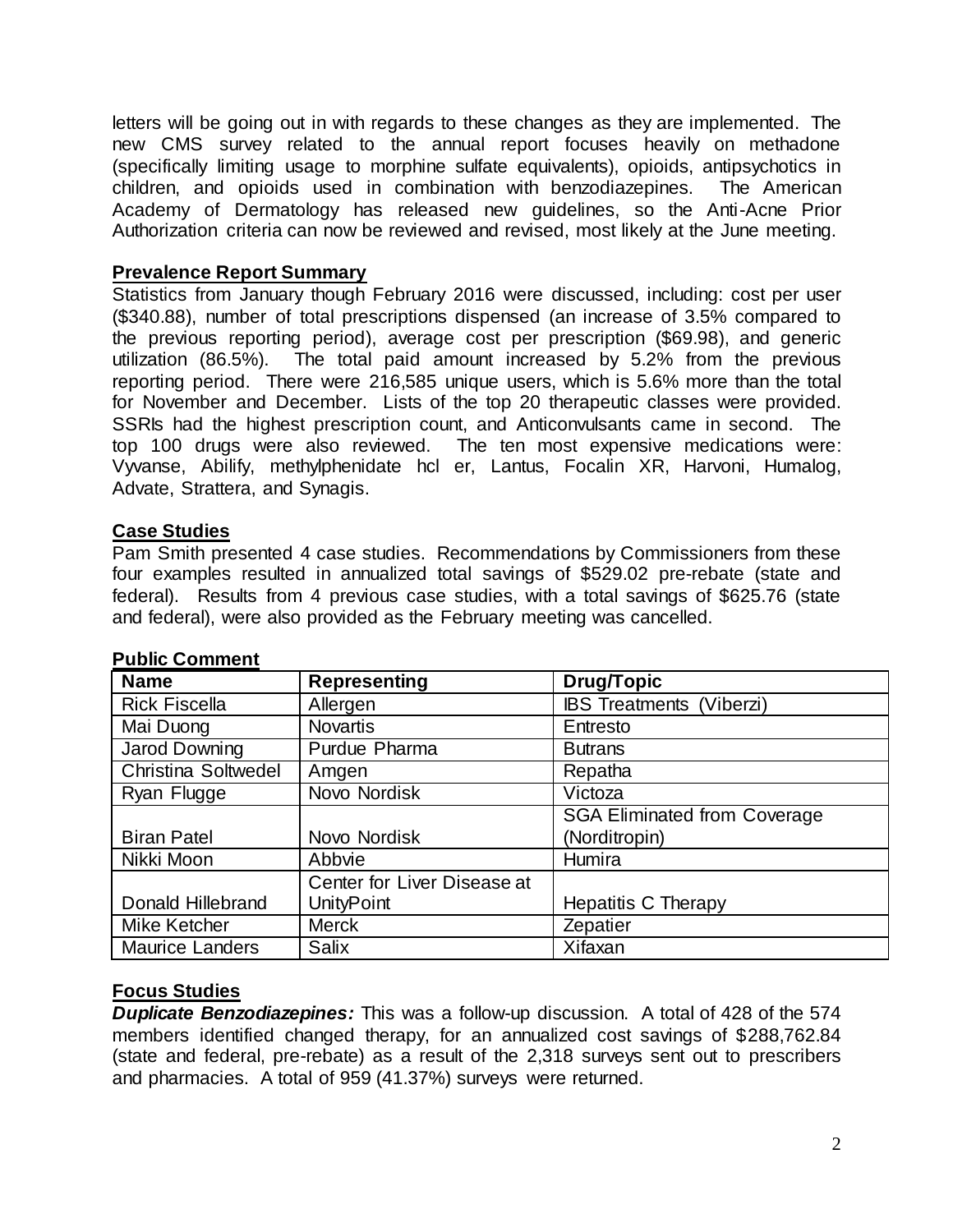*High Dose Amphetamine IR:* This was a follow-up discussion. A total of 25 of the 67 members identified changed therapy, for an annualized cost savings of \$88,524.48 (state and federal, pre-rebate) as a result of the 135 surveys sent out to prescribers and pharmacies. A total of 53 (39.26%) surveys were returned.

*High Dose Methylphenidate IR:* This was a follow-up discussion. Six (6) of the 25 members identified changed therapy, for an annualized cost savings of \$14,154.00 (state and federal, pre-rebate) as a result of the 51 surveys sent out to prescribers and pharmacies. A total of 20 (39.22%) surveys were returned.

*Anxiolytic Benzodiazepine Use without an SSRI or SNRI:* This was a follow-up discussion. A total of 25 of the 989 members identified changed therapy, for an annualized cost savings of \$45,197.16 (state and federal, pre-rebate) as a result of the 2,984 surveys sent out to prescribers and pharmacies. A total of 1191 (39.91%) surveys were returned.

*Methadone Utilization:* Congress sent a letter to CMS asking that state Medicaid programs look into this. Methadone will remain preferred for now, but the Commission agreed that a quantity limit would make sense. This limit could possibly just apply to the tablets to leave the solution more available to the clinics that use it for opioid dependence. A limit of 40mg per day was suggested, but Pam Smith will look at what other states are doing, and at morphine equivalent quantity limits prior to an official vote and implementation. She will also investigate number of deaths from overdose and the associated diagnoses involved.

# **ProDUR Edits**

*Tramadol Utilization in Members under 18 Years of Age:* The data will be run again on the March claims, to see if the FDA warning has made an impact, with results brought back to the next meeting.

# **Public Comment**

| <b>BT</b><br>Name | Representing | Topic<br>Drug/                        |
|-------------------|--------------|---------------------------------------|
| Bell<br>Nancy     | Pfizer       | Public<br>Policy<br>ור TIR<br>.omment |

# **Prior Authorization**

*Long-Acting Opioids:* The Commission reviewed the prior authorization criteria as follows:

*Prior authorization is required for all non-preferred long-acting opioids. Payment will be considered under the following conditions:* 

- *1. Patient has a diagnosis of chronic pain severe enough to require daily, around-theclock, long-term opioid treatment; and*
- *2. Patient has tried and failed at least two nonpharmacologic therapies (physical therapy; weight loss; alternative therapies such as manipulation, massage, and acupuncture; or psychological therapies such as cognitive behavior therapy [CBT]) and*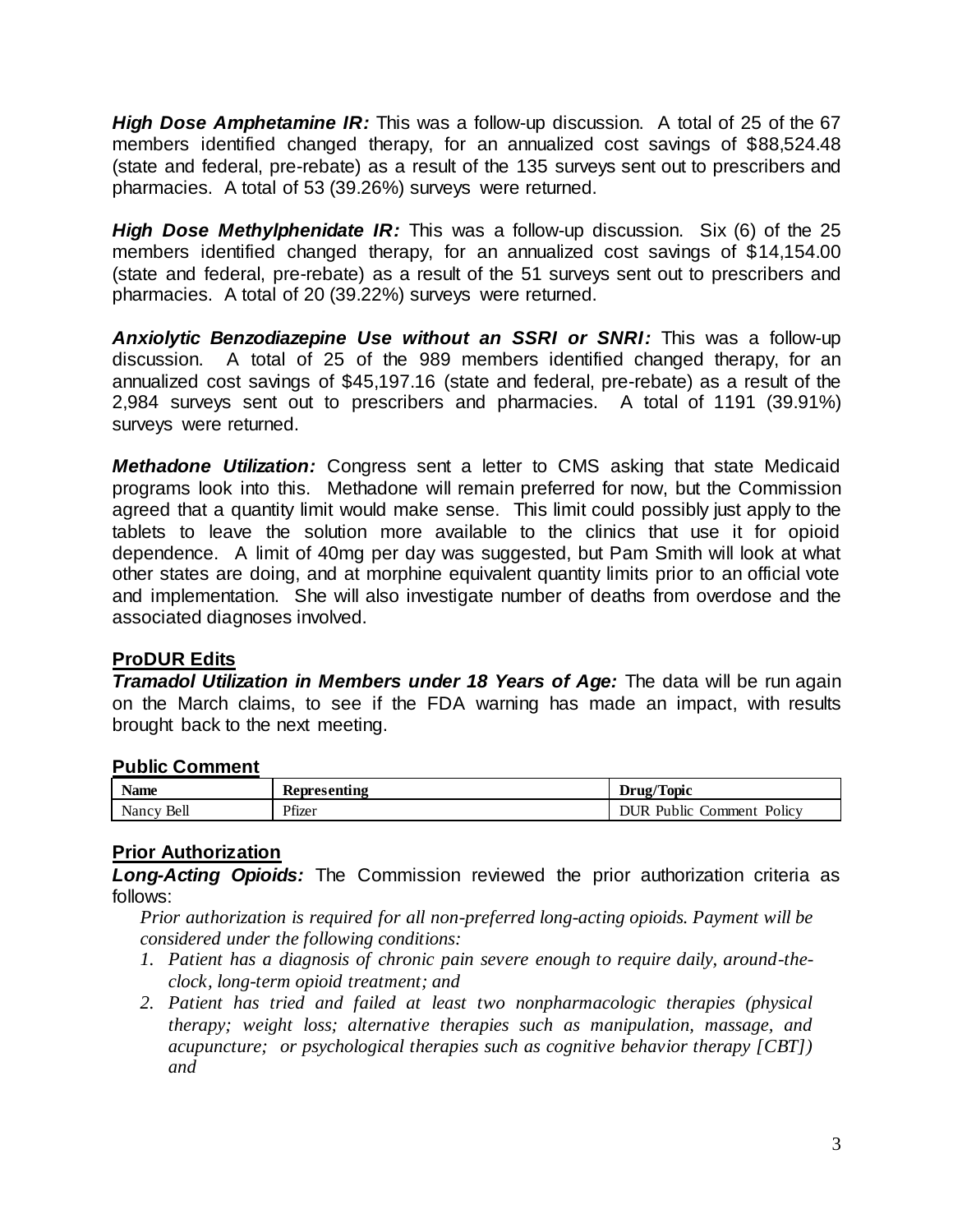- *3. Patient has tried and failed at least two nonopioid pharmacologic therapies (acetaminophen, NSAIDs, or selected antidepressants and anticonvulsants)*
- *4. There is documentation of previous trials and therapy failures with one preferred long-acting opioid at a maximally tolerated dose, and*
- *5. A signed chronic opioid therapy management plan between the prescriber and patient must be included with the prior authorization, and*
- *6. The prescriber must review the patient's use of controlled substances on the Iowa Prescription Monitoring Program website at https://pmp.iowa.gov/IAPMPWebCenter/ and determine if use of a long-acting opioid is appropriate for this member based on review of PMP and the patient's risk for opioid addiction, abuse and misuse prior to requesting prior authorization, and*
- *7. Patient has been informed of the common adverse effects (constipation, dry mouth, nausea, vomiting, drowsiness, confusion, tolerance, physical dependence, and withdrawal symptoms when stopping opioids) and serious adverse effects (potentially fatal overdose and development of a potentially serious opioid use disorder) of opioids.*
- *8. Requests for long-acting opioids will only be considered for FDA approved dosing. As-needed (PRN) dosing will not be considered.*

*If criteria for coverage are met, an initial authorization will be given for 3 months. Additional approvals will be considered if the following criteria are met:*

- *1. Patient has experienced improvement in pain control and level of functioning; and*
- *2. Prescriber has reviewed the patient's use of controlled substances on the Iowa Prescription Monitoring Program website at https://pmp.iowa.gov/IAPMPWebCenter/ and has determined continued use of a long-acting opioid is appropriate for this member.*

*The required trials may be overridden when documented evidence is provided that use of these agents would be medically contraindicated.* 

Brian Couse motioned to accept the criteria, and Brett Faine seconded. The decision was unanimous. The Commission is also interested in adding quantity limits based on morphine sulfate equivalents in the future. Additionally, the P&T Committee will be reviewing this category at their April 21, 2016 meeting. The recommended PA criteria will be sent to the medical/pharmacy associations for comment and brought back to the next DUR meeting.

*Adalimumab (Humira):* The Commission reviewed the prior authorization criteria as follows:

*Prior authorization is required for biologicals FDA approved for the treatment of Hidradenitis Suppurativa (HS). Patients initiating therapy with a biological agent must:*

- *1. Be screened for hepatitis B and C. Patients with active hepatitis B will not be considered for coverage; and*
- *2. Have not been treated for solid malignancies, nonmelanoma skin cancer, or lymphoproliferative malignancy within the last 5 years of starting or resuming treatment with a biologic agent; and*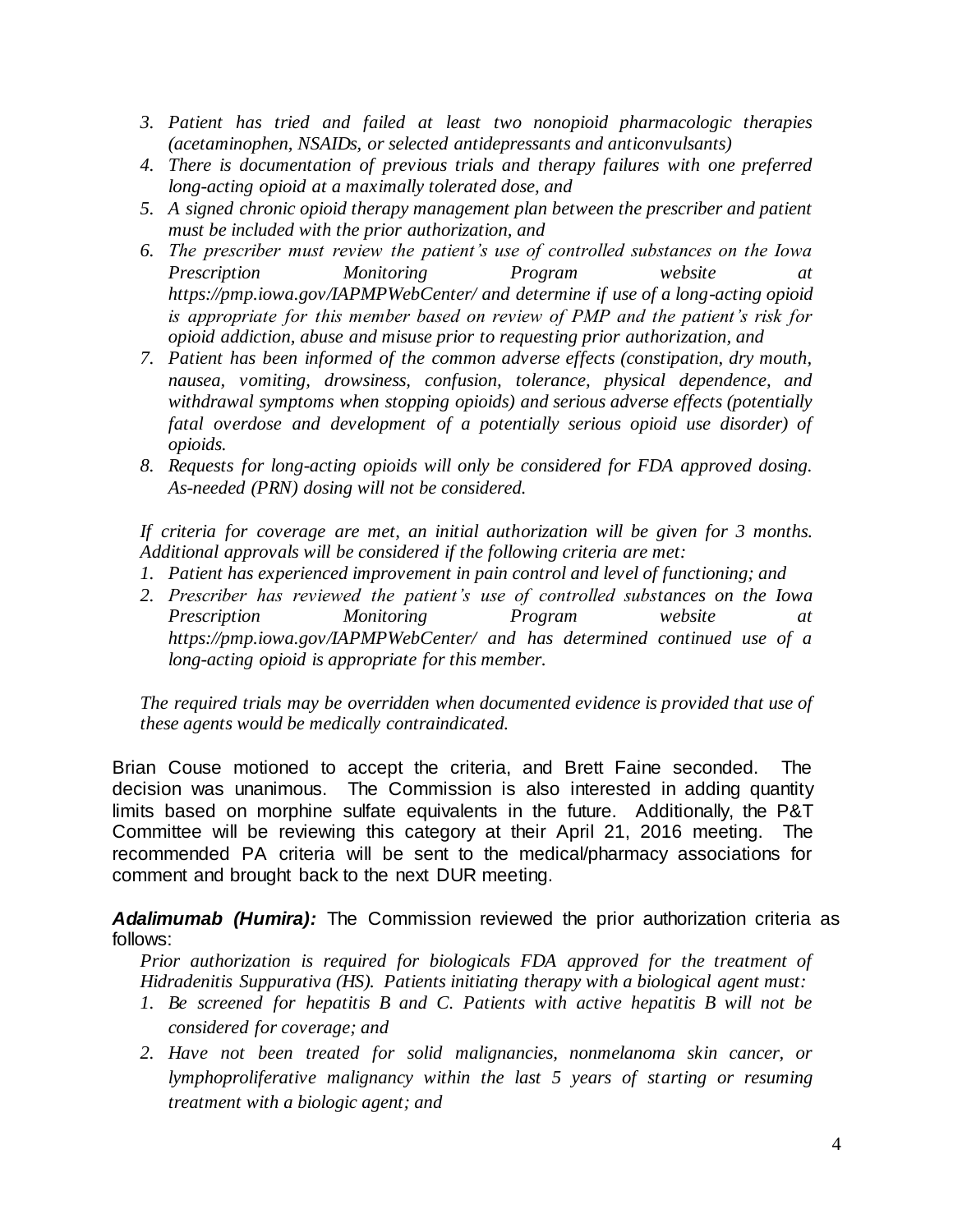- 3. *Not have a diagnosis of congestive heart failure (CHF) that is New York Heart Association (NYHA) class III or IV and with an ejection fraction of 50% or less; and*
- *4. Be screened for latent TB infection. Patients with latent TB will only be considered after one month of TB treatment and patients with active TB will only be considered upon completion of TB treatment.*

*Payment will be considered under the following conditions:*

- *1. Patient has a diagnosis of moderate to severe HS with Hurley Stage II or III disease; and*
- *2. Patient is 18 years of age or older; and*
- *3. Patient has at least three (3) abscesses or inflammatory nodules; and*
- *4. Patient has documentation of adequate trials and therapy failures with the following:*
	- *a. Daily treatment with topical clindamycin;*
	- *b. Oral clindamycin plus rifampin;*
	- *c. Maintenance therapy with tetracyclines (doxycycline or minocycline).*

*If criteria for coverage are met, initial requests will be given for 3 months. Additional authorizations will be considered upon documentation of clinical response to therapy. Clinical response is defined as at least a 50% reduction in total abscess and inflammatory nodule count with no increase in abscess count and no increase in draining fistula count from initiation of therapy.*

*The required trials may be overridden when documented evidence is provided that the use of these agents would be medically contraindicated.*

Larry Ambroson motioned to accept the updated criteria, and Daniel Gillette seconded. All members were in favor. The recommended PA criteria will be sent to the medical/pharmacy associations for comment and brought back to the next DUR meeting.

*Rifaximin (Xifaxan):* The Commission reviewed the prior authorization criteria as follows:

*Prior authorization is required for rifaximin. Only FDA approved dosing will be considered. Payment will be considered under the following conditions:*

- *1. A diagnosis of travelers' diarrhea*
	- *a. Patient is 12 years of age or older; and*
	- *b. Patient has a diagnosis of travelers' diarrhea not complicated by fever or blood in the stool or diarrhea due to pathogens other than Escherichia coli; and*
	- *c. Patient has documentation of an adequate trial and therapy failure at a therapeutic dose with a preferred generic fluoroquinolone or azithromycin.*
	- *d. A maximum 3 day course of therapy (9 tablets) of the 200mg tablets per 30 days will be allowed.*
- *2. A diagnosis of hepatic encephalopathy*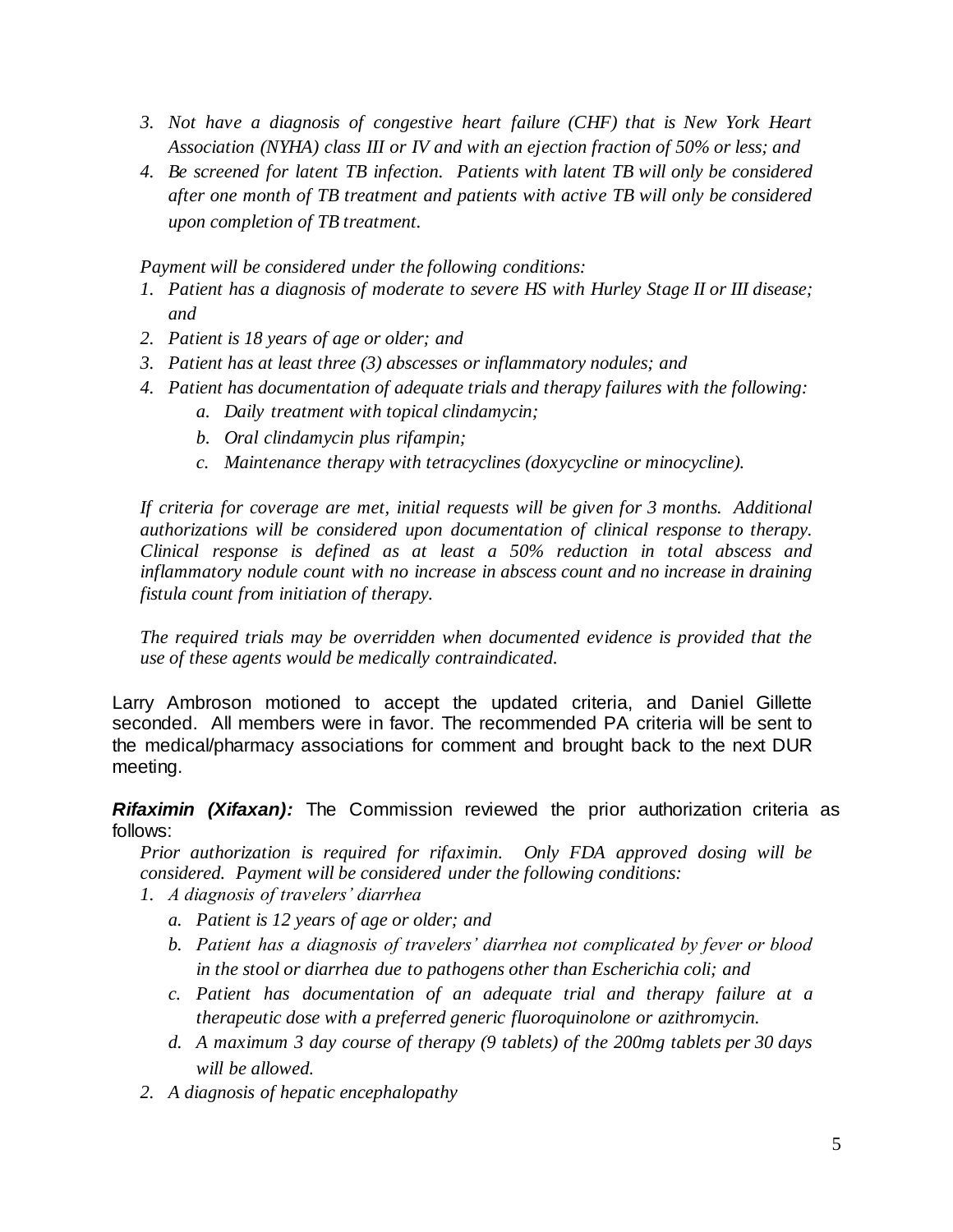- *a. Patient is 18 years of age or older; and*
- *b. Patient has a diagnosis of hepatic encephalopathy; and*
- *c. Patient has documentation of an adequate trial and therapy failure at a therapeutic dose with lactulose.*
- *3. A diagnosis of irritable bowel syndrome with diarrhea*
	- *a. Patient is 18 years of age or older; and*
	- *b. Patient has a diagnosis of irritable bowel syndrome with diarrhea; and*
	- *c. Patient has documentation of an adequate trial and therapy failure at a therapeutic dose with a preferred antispasmotic agent (dicyclomine, hyoscyamine); and*
	- *d. Patient has documentation of an adequate trial and therapy failure at a therapeutic dose with amitriptyline and loperamide.*
	- *e. If criteria for coverage are met, a single 14-day course will be approved.*
	- *f. Subsequent requests will require documentation of recurrence of IBS-D symptoms. A minimum 10 week treatment-free period between courses is required.*
	- *g. A maximum of 3 treatment courses of rifaximin will be allowed per lifetime.*

Brett Faine motioned to accept the updated criteria, and Daniel Gillette seconded. All members were in favor. The recommended PA criteria will be sent to the medical/pharmacy associations for comment and brought back to the next DUR meeting.

*Ivabradine (Corlanor):* The Commission reviewed the prior authorization criteria as follows:

*Payment will be considered under the following conditions:*

- *1. Patient is 18 years of age or older; and*
- *2. Patient has a diagnosis of stable, symptomatic heart failure (NYHA Class II, III, or IV); and*
- *3. Patient has documentation of a left ventricular ejection fraction ≤35%; and*
- *4. Patient is in sinus rhythm with a resting heart rate of ≥70 beats per minute; and*
- *5. Patient has documentation of blood pressure ≥90/50 mmHg; and*
- *6. Heart failure symptoms persist with maximally tolerated doses of at least one betablocker with proven mortality benefit in a heart failure clinical trial (e.g. carvedilol 50mg daily, metoprolol succinate 200mg daily, or bisoprolol 10mg daily), or patient has a documented intolerance or FDA labeled contraindication to beta-blockers; and*
- *7. Patient has documentation of a trial and continued use with a preferred ACE inhibitor or preferred ARB at a maximally tolerated dose.*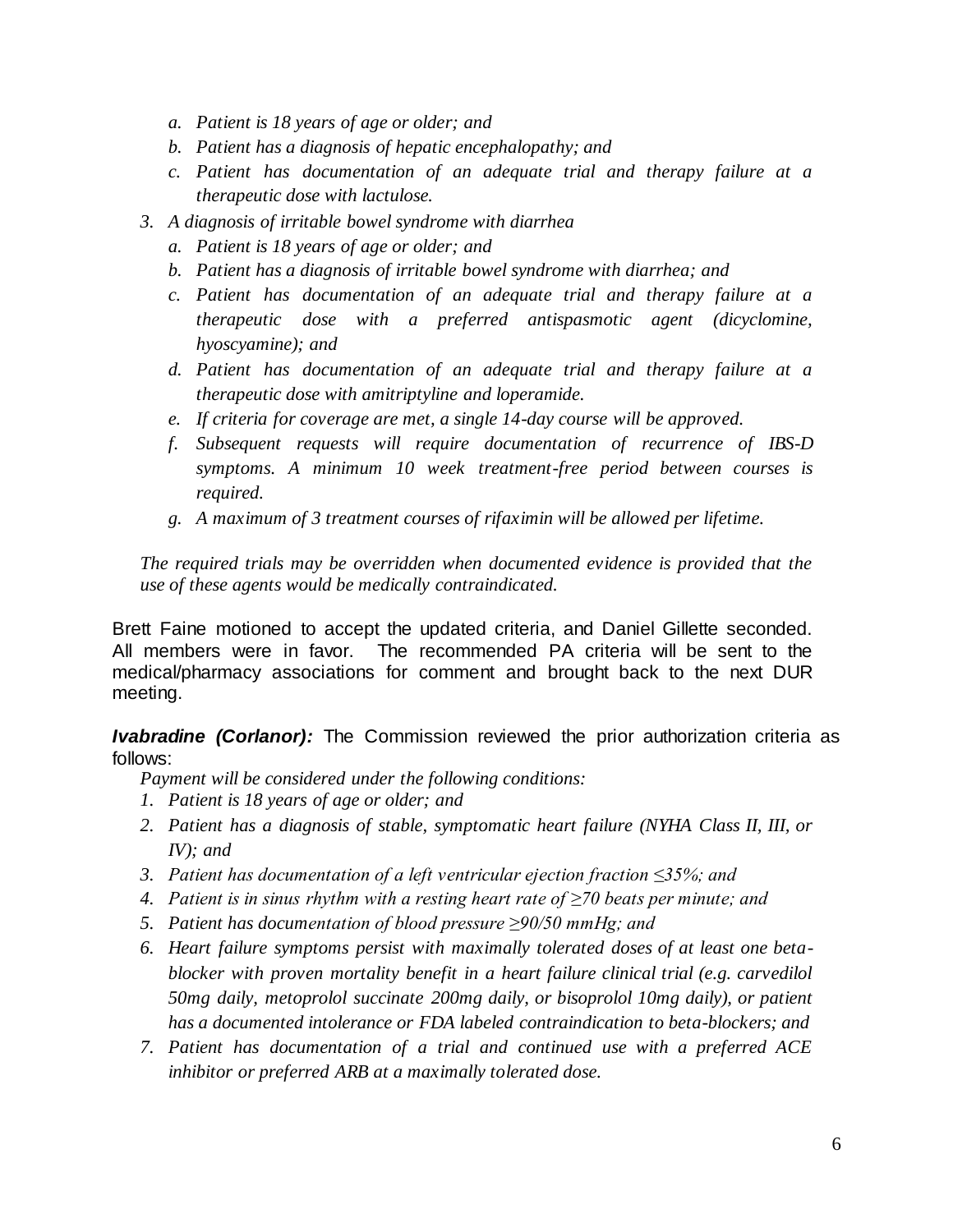Brett Faine and Larry Ambroson both motioned to accept the updated criteria, and Brian Couse seconded. All members were in favor. This medication will also be reviewed by the P&T Committee at their April 21, 2016 meeting. The recommended PA criteria will be sent to the medical/pharmacy associations for comment and brought back to the next DUR meeting.

**Deferasirox:** The Commission reviewed the prior authorization criteria as follows:

*Prior authorization is required for deferasirox. Requests will only be considered for FDA approved dosing. Payment will be considered under the following conditions:* 

- *1. Patient does not have a serum creatinine greater than 2 times the age-appropriate upper limit of normal or creatinine clearance < 40mL/min; and*
- *2. Patient does not have a poor performance status; and*
- *3. Patient does not have a high-risk myelodysplastic syndrome; and*
- *4. Patient does not have advanced malignancies; and*
- 5. Patient does not have a platelet count  $<$  50 x 10<sup>9</sup>/L.

#### *Transfusional Iron Overload*

*Initiation of Therapy* 

- *1. Patient is 2 years of age or older; and*
- *2. Patient has documentation of iron overload related to anemia (attach documentation); and*
- *3. Patient has documentation of a recent history of frequent blood transfusions that has resulted in chronic iron overload; and*
- *4. Serum ferritin is consistently > 1000mcg/L (attach lab results dates within the past month); and*
- *5. Starting dose does not exceed: Exjade - 20mg/kg/day OR Jadenu - 14mg/kg/day. Calculate dose to the nearest whole tablet.*
- *6. Initial requests will be considered for up to 3 months.*

#### *Continuation of Therapy*

- *1. Serum ferritin has been measured within 30 days of continuation of therapy request (attach documentation); and*
- *2. Ferritin levels are > 500mcg/L; and*
- *3. Dose does not exceed: Exjade - 40mg/kg/day OR Jadenu - 28mg/kg/day.*

#### *Non-Transfusional Iron Overload*

*Initiation of Therapy* 

- *1. Patient is 10 years of age or older; and*
- *2. Patient has documentation of iron overload related to anemia (attach documentation); and*
- *3. Serum ferritin and liver iron concentration (LIC) has been measured within 30 days of initiation (attach lab results); and*
- *4. Serum ferritin levels are > 300mcg/L; and*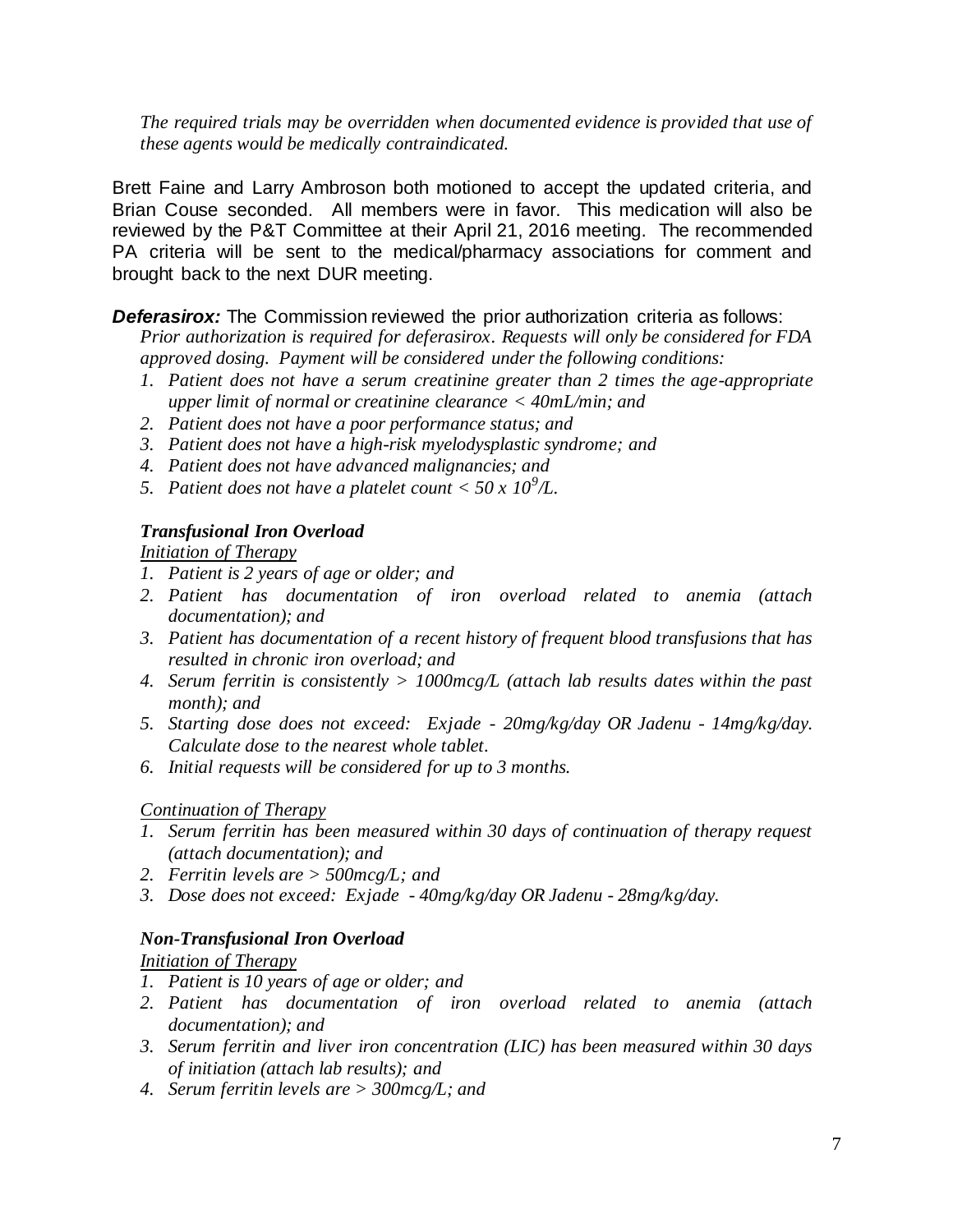- *5. LIC are > 5mg Fe/g dw; and*
- *6. Dose does not exceed: Exjade - 10mg/kg/day (if LIC is ≤ 15mg Fe/g dw), or 20mg/kg/day (if LIC is > 15mg Fe/g dw); OR Jadenu - 7mg/kg/day (if LIC is ≤ 15mg Fe/g dw), or 14mg/kg/day (if LIC is > 15mg Fe/g dw).*
- *7. Initial authorization will be considered for up to 6 months.*

*Continuation of Therapy* 

- *1. Serum ferritin and LIC have been measured within 30 days of continuation of therapy request; and*
- *2. Serum ferritin levels are ≥ 300mcg/L; and*
- *3. LIC is* ≥ 3*mg Fe/g dw.*
- *4. Dose does not exceed: Exjade - 10mg/kg/day (if LIC is 3 to 7 mg Fe/g dw) or 20mg/kg/day (if LIC is > 7mg Fe/g dw); OR Jadenu - 7mg/kg/day (if LIC is 3 to 7 mg Fe/g dw) or 14mg/kg/day (if LIC is > 7mg Fe/g dw).*

Brian Couse motioned to accept the updated criteria, and Larry Ambroson seconded. All members were in favor. The recommended PA criteria will be sent to the medical/pharmacy associations for comment and brought back to the next DUR meeting.

*Eluxadoline (Viberzi):* The Commission reviewed the prior authorization criteria as follows:

*Prior authorization is required for eluxadoline. Only FDA approved dosing will be considered. Payment will be considered under the following conditions:*

- *1. Patient is 18 years of age or older*
- *2. Patient has a diagnosis of irritable bowel syndrome with diarrhea (IBS-D)*
- *3. Patient does not have any of the following contraindications to therapy:*
	- *a. Known or suspected biliary duct obstruction, or sphincter of Oddi disease/dysfunction*
	- *b. Alcoholism, alcohol abuse, alcohol addiction, or consumption of more than 3 alcoholic beverages per day*
	- *c. A history of pancreatitis or structural diseases of the pancreas (including known or suspected pancreatic duct obstruction)*
	- *d. Severe hepatic impairment (Child-Pugh Class C)*
	- *e. Severe constipation or sequelae from constipation*
	- *f. Known or suspected mechanical gastrointestinal obstruction*
- *4. Patient has documentation of a previous trial and therapy failure at a therapeutic dose with both of the following:*
	- *a. A preferred antispasmodic agent (dicyclomine or hyoscyamine)*
	- *b. A preferred antidiarrheal agent (loperamide)*

*If criteria for coverage are met, initial authorization will be given for 3 months to assess the response to treatment. Requests for continuation of therapy will require the following:*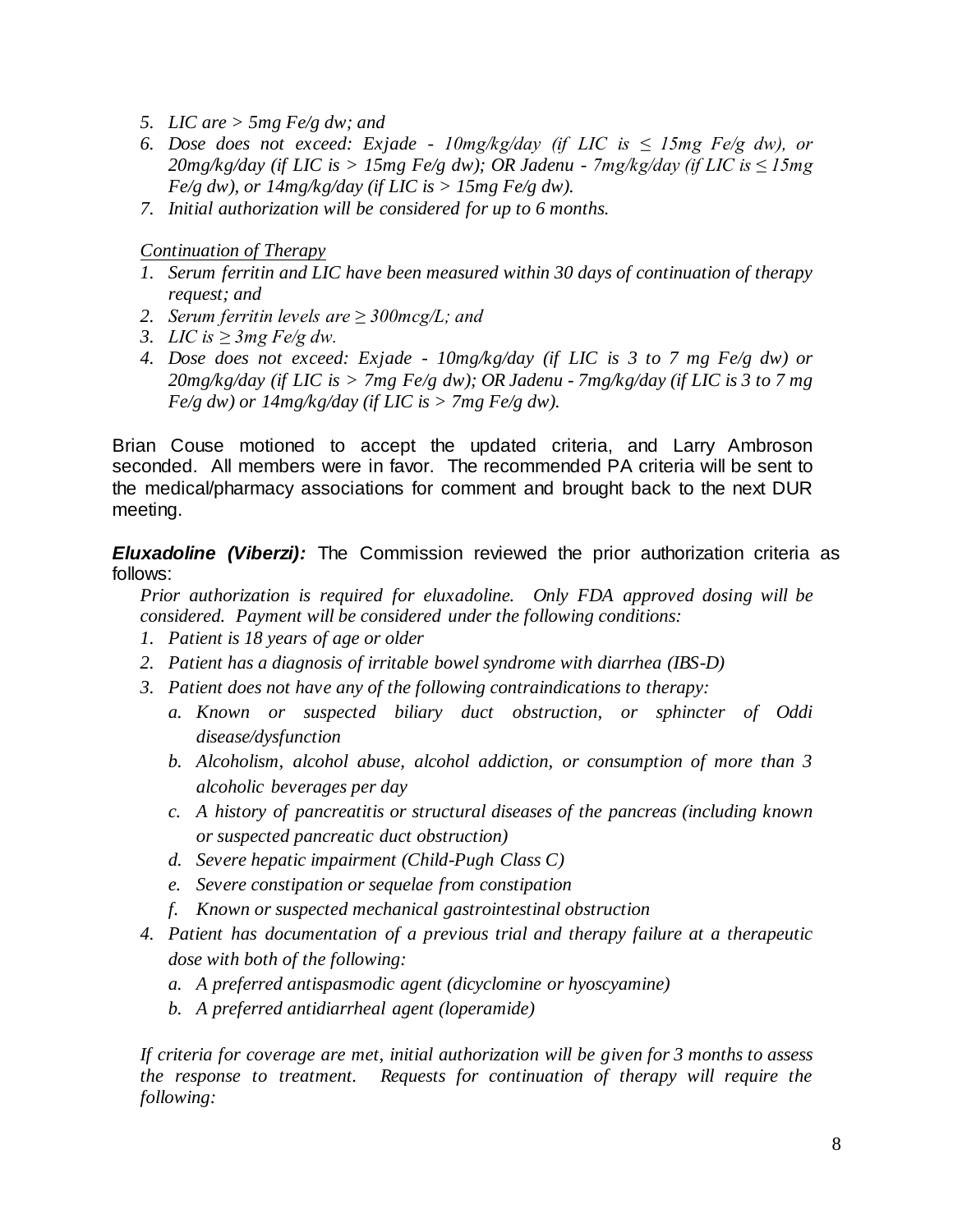- *1. Patient has not developed any contraindications to therapy (defined above)*
- *2. Patient has experienced a positive clinical response to therapy as demonstrated by at least one of the following:*
	- *a. Improvement in abdominal cramping or pain*
	- *b. Improvement in stool frequency and consistency.*

Brian Couse motioned to accept the updated criteria, and Brett Faine seconded. All members were in favor. The recommended PA criteria will be sent to the medical/pharmacy associations for comment and brought back to the next DUR meeting.

*Mepolizumab (Nucala):* The Commission reviewed the prior authorization criteria as follows:

*Prior authorization is required for mepolizumab (Nucala). Requests will not be considered with concurrent use of omalizumab. Payment will be considered under the following conditions:* 

- *1. Patient is 12 years of age or older; and*
- *2. Patient has a diagnosis of severe asthma with an eosinophilic phenotype; and*
- *3. Patient has a pretreatment blood eosinophil count of ≥150 cells per mcL within the previous 6 weeks or blood eosinophils of ≥300 cells per mcL within 12 months prior to initiation of therapy; and*
- *4. Symptoms are inadequately controlled with documentation of current treatment with a high-dose inhaled corticosteroid (ICS) given in combination with a controller medication (long-acting beta2-agonist [LABA] and leukotriene receptor antagonist [LTRA]) for a minimum of 3 consecutive months, with or without oral corticosteroids. Patient must be compliant with therapy, based on pharmacy claims; and*
- *5. Patient has a history of two (2) or more exacerbations in the previous year despite regular use of high-dose ICS plus an additional controller medication (LABA or LTRA); and*
- *6. A pretreatment forced expiratory volume in 1 second (FEV1) <80% predicted; and*
- *7. Prescriber is an allergist, immunologist, or pulmonologist; and*
- *8. Medication is to be administered by a healthcare professional in the member's home by home health or in a long-term care facility.*

*If criteria for coverage are met, an initial authorization will be given for 3 months to assess the need for continued therapy. Requests for continuation of therapy will be based on continued medical necessity and will be considered if one or more of the following criteria are met:*

- *1. Patient continues to receive therapy with both an ICS and a controller medication (LABA or LTRA); and*
- *2. Patient has experienced a reduction in asthma signs and symptoms including wheezing, chest tightness, coughing, shortness of breath, or*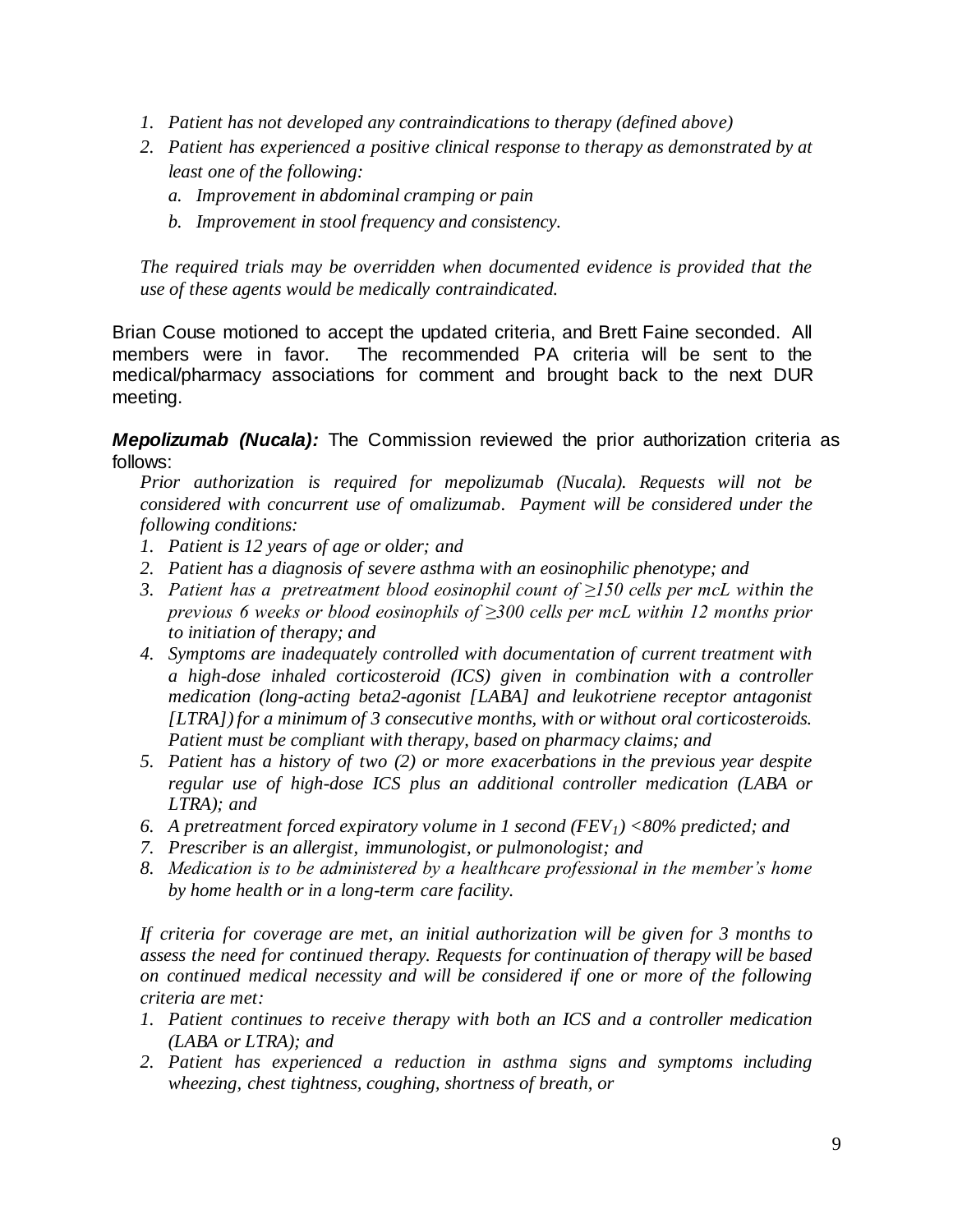- *3. Patient has experienced a decrease in administration of rescue medication (albuterol); or*
- *4. Patient has experienced a decrease in exacerbation frequency; or*
- *5. Patient has experienced an increase in predicted FEV<sup>1</sup> from the pretreatment baseline.*

Brian Couse motioned to accept the updated criteria, and Brett Faine seconded. All members were in favor. The recommended PA criteria will be sent to the medical/pharmacy associations for comment and brought back to the next DUR meeting.

*Smoking Cessation Therapy:* No changes were made to the existing criteria. Pam Smith just clarified that members with MCO eligibility would not need to enroll with Quitline Iowa, as the MCOs have their own smoking cessation programs. However, members who continue in the fee-for-service (FFS) program will need to continue submitting prior authorization forms to the Quitline lowa fax number.

*PCSK9 Inhibitors:* The Commission reviewed the prior authorization criteria as follows: *Prior authorization is required for PCSK9 Inhibitors. Payment will be considered under the following conditions:*

- *1. Patient is 18 years of age or older (or, for Homozygous Familial Hypercholesterolemia patient is 13 years of age or older); AND*
- *2. Current use of a statin and documentation of adherence to prescribed lipid lowering medications for the previous 90 days is provided (further defined below, by diagnosis); AND*
- *3. Is to be prescribed as an adjunct to a low fat diet; AND*
- *4. A baseline and current lipid profile is provided. Baseline lipid profile is defined as a lipid profile obtained prior to pharmacologic therapy; AND*
- *5. Documentation patient has been counseled on importance of abstinence from tobacco and, if a current smoker, be encouraged to enroll in a smoking cessation program; AND*
- *6. Is prescribed by a lipidologist, cardiologist, or endocrinologist.*
- *7. The 72-hour emergency supply rule does not apply to PCSK9 Inhibitors.*
- *8. Prescriber and dispensing pharmacy will educate the patient on proper storage and administration. Improperly stored medications will not be replaced.*
- *9. Lost or stolen medication replacement requests will not be authorized.*
- *10. Goal is defined as a 50% reduction in untreated baseline LDL-C.*
- *11. Is prescribed for one of the following diagnoses:*

*Diagnosis of Heterozygous Familial Hypercholesterolemia (HeFH) 1. Total cholesterol > 290mg/dL or LDL-C > 190mg/dL; AND*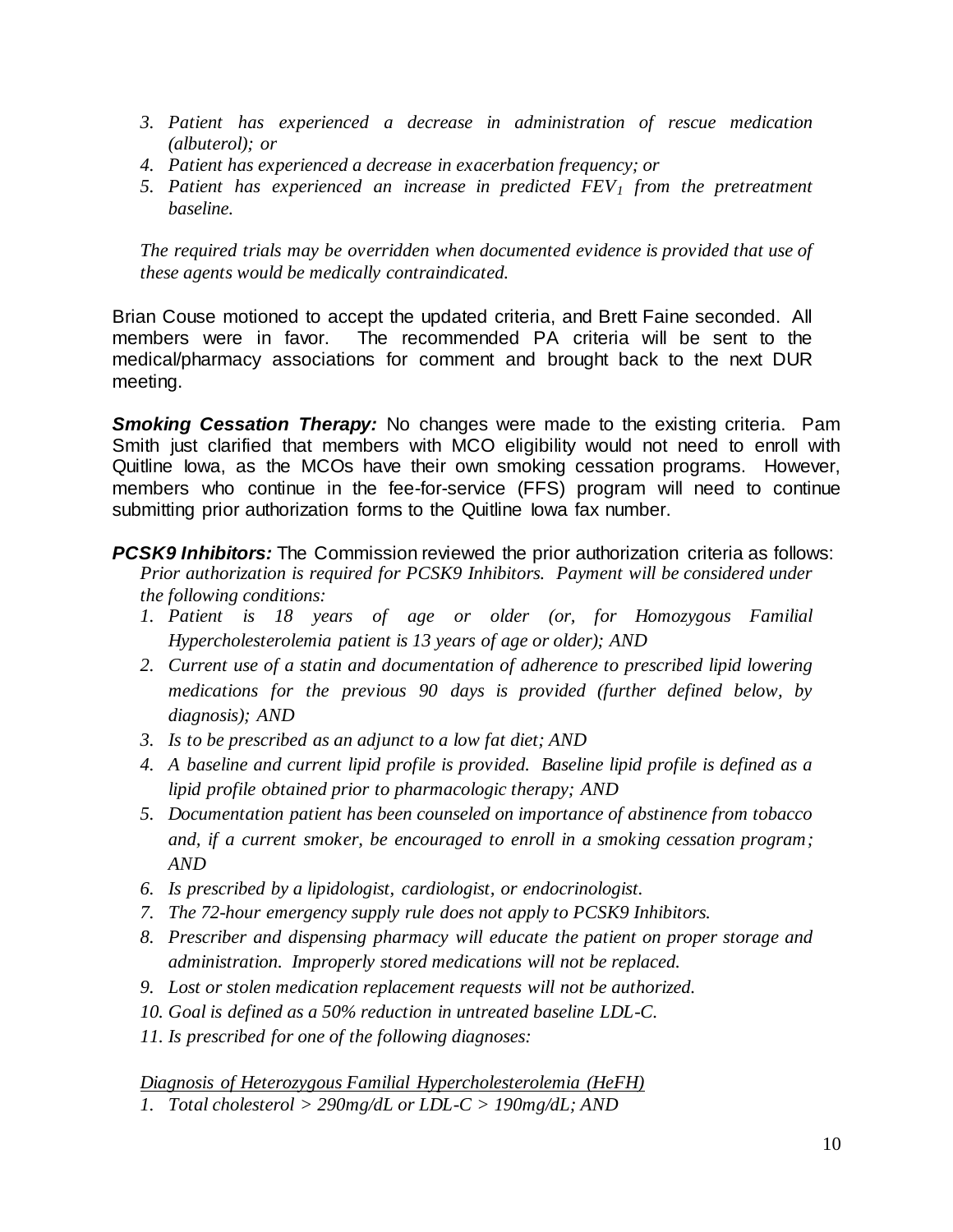- *a. Presence of tendon xanthomas; OR*
- *b. In first or second degree relative, one of the following:*
	- *i. Documented tendon xanthomas; or*
	- *ii. MI at age ≤60 years; or*
	- *iii. Total cholesterol > 290mg/dL; OR*
- *c. Confirmation of diagnosis by gene or receptor testing (attach results); AND*
- 2. *Unable to reach goal LDL-C with a minimum of two separate, chemically distinct statin trials used in combination with other lipid lowering medications. Trials are defined as: concurrent use of a maximally tolerated dose of a statin (including atorvastatin and rosuvastatin), PLUS ezetimibe (Zetia) 10mg daily PLUS cholestyramine daily.*

#### *Diagnosis of Clinical Atherosclerotic Cardiovascular Disease (ASCVD)*

- *1. History of MI, angina, coronary or other arterial revascularization, stroke, TIA, or PVD of atherosclerotic origin; AND*
- *2. Unable to reach goal LDL-C with a minimum of two separate, chemically distinct statin trials used in combination with other lipid lowering medications. Trials are defined as: concurrent use of a maximally tolerated dose of a statin (including atorvastatin or rosuvastatin), PLUS ezetimibe (Zetia) 10mg daily, PLUS cholestyramine daily.*

*Diagnosis of Homozygous Familial Hypercholesterolemia (HoFH) – Repatha (evolocumab) only*

- *1. Total cholesterol and LDL-C > 600mg/dL and triglycerides within reference range; OR*
- *2. Confirmation of diagnosis by gene or receptor testing (attach results); AND*
- *3. Unable to reach goal LDL-C with a minimum of two separate, chemically distinct statin trials used in combination with other lipid lowering medications. Trials are defined as: concurrent use of a maximally tolerated dose of a statin (including atorvastatin or rosuvastatin), PLUS ezetimibe (Zetia) 10mg daily, PLUS cholestyramine daily.*

*The required trials (excluding the statin trial) may be overridden when documented evidence is provided that the use of these agents would be medially contraindicated.*

#### *Initial and Renewal Authorizations HeFH or ASCVD*

- *Initial* 
	- o *Praluent 75mg or Repatha 140mg every 2 weeks for 8 weeks (4 doses).*
- *Renewal* 
	- o *Lipid profile required at week 8, week 24, and every 6 months thereafter; and*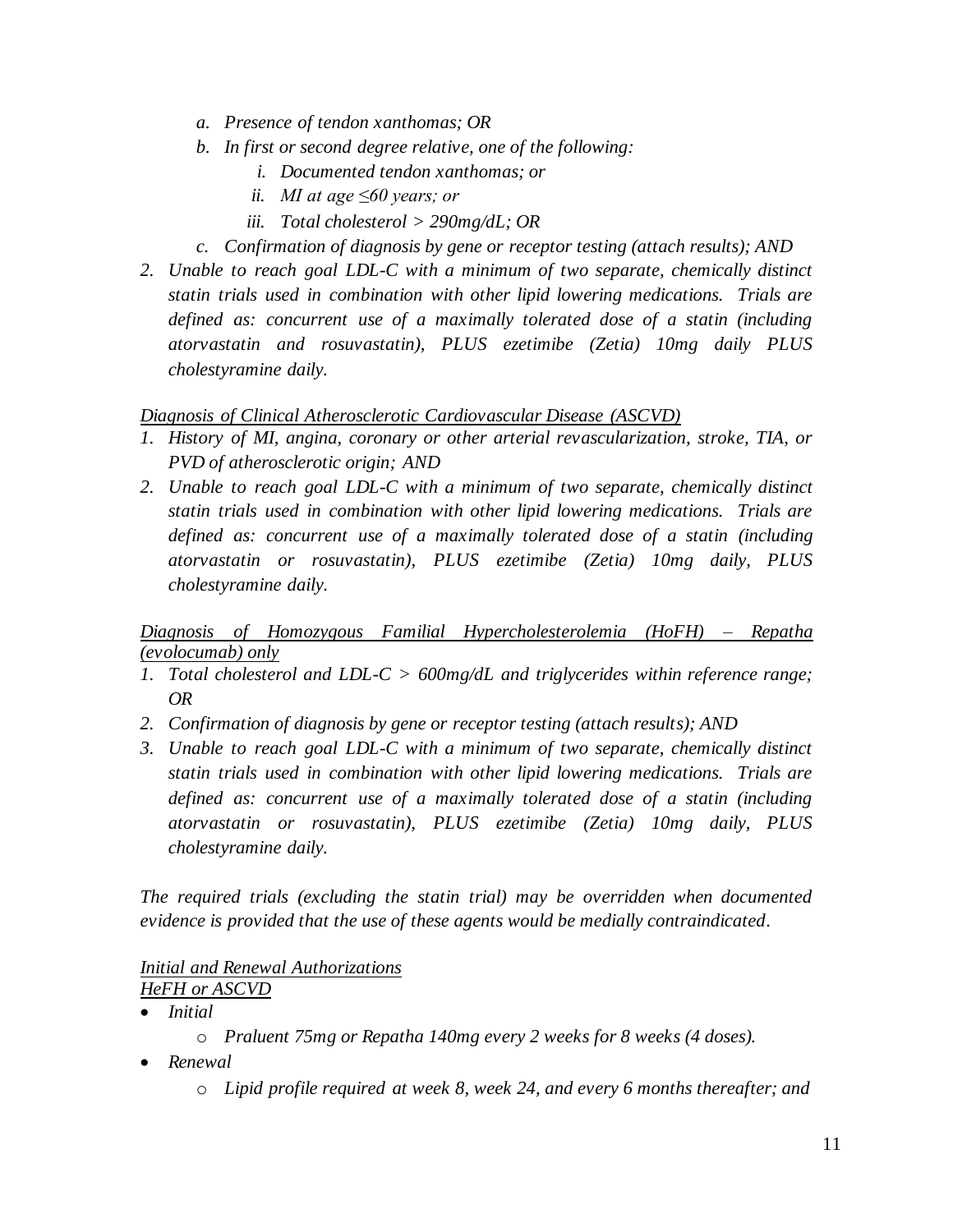- o *Patient continues therapy with a maximally tolerated statin dose and remains at goal; and*
- o *Patient has continued compliance with a low fat diet; and*

# *Praluent*

- o *If LDL-C at goal, continue therapy at 75mg every 2 weeks for 24 weeks.*
- o *If LDL-C not at goal, dose increase to 150mg every 2 weeks for 8 weeks (4 doses) and repeat LDL-C in 8 weeks.*
	- *If repeat LDL-C not at goal, discontinue Praluent.*
	- *If repeat LDL-C at goal, continue therapy at 150mg every 2 weeks for 24 weeks; or*

# *Repatha*

- o *If LDL-C at goal, continue therapy at 140mg every 2 weeks for 24 weeks.*
- o *If LDL-C not at goal, discontinue Repatha.*

# *HoFH (Repatha only)*

- *Initial* 
	- o *Repatha 420mg (3x140mg autoinjectors) every month for 3 months.*
- *Renewal* 
	- o *Lipid profile required after 3 months (third dose) and every 6 months thereafter; and*
	- o *Continued therapy with a maximally tolerated statin dose.*
		- *If LDL-C at goal, continue therapy at 420mg every month for six months.*
		- *If LDL-C not at goal, discontinue Repatha; and*
	- o *Patient has continued compliance with a low fat diet.*

# *Quantity Limits*

# *Praluent/Repatha for HeFH or ASCVD*

 *A quantity limit of one syringe/pen/autoinjector per fill will apply (requires refill every 14 days).*

*Repatha for HoFH only*

*A quantity limit of one three-pack per month*

As this was the second review of these criteria, no motion was necessary. The recommendation will be sent to the Department for consideration.

# *Valsartan/Sacubitril (Entresto):* The Commission reviewed the prior authorization criteria as follows:

*Prior authorization is required for valsartan/sacubitril (Entresto). Requests above the manufacturer recommended dose will not be considered. Payment will be considered for patients when the following criteria are met:*

- *1. Patient is 18 years of age or older; and*
- *2. Patient has a diagnosis of NYHA Functional Class II, III, or IV heart failure; and*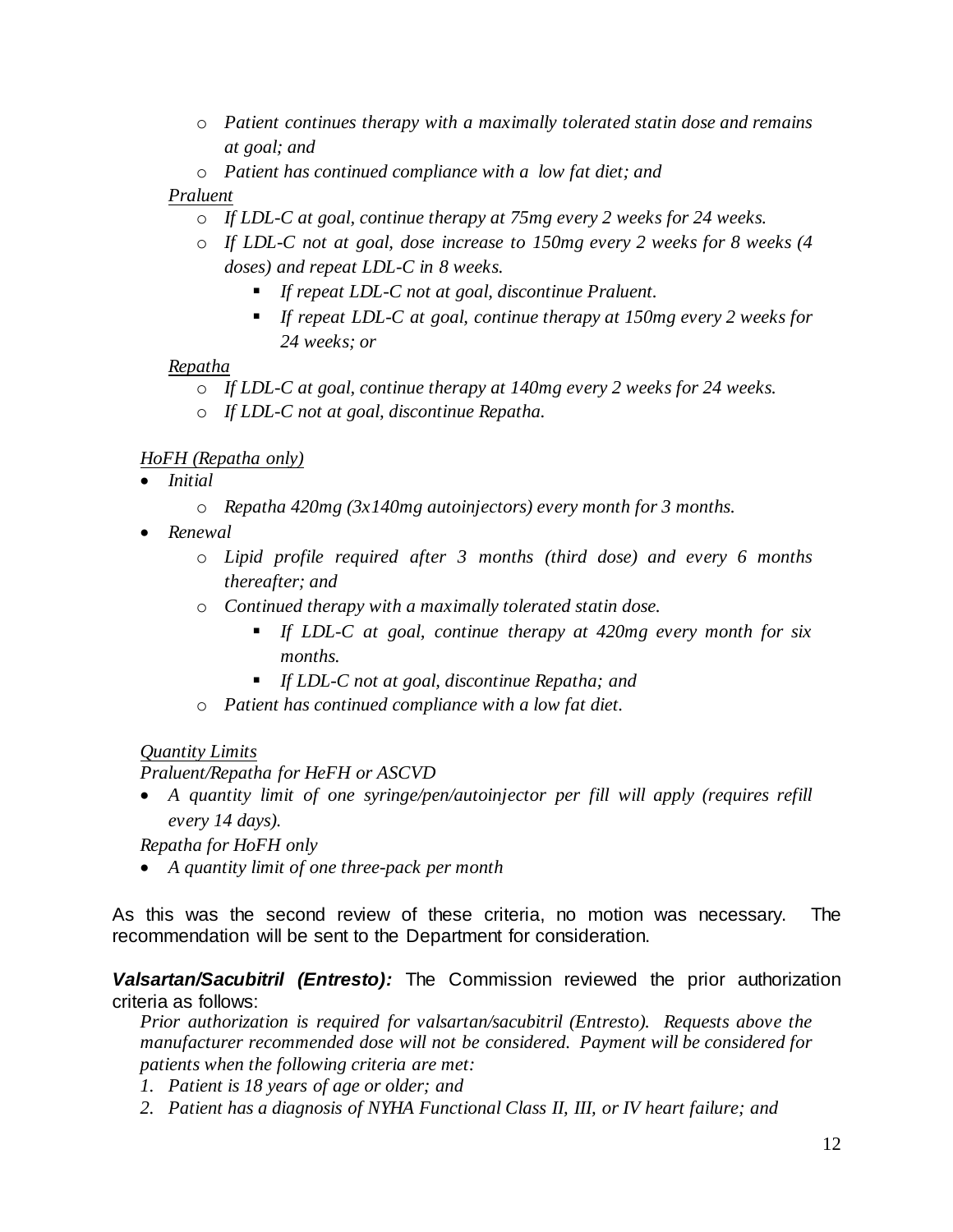- *3. Patient has a left ventricular ejection fraction (LVEF) ≤40%; and*
- *4. Patient has documentation of a previous trial and therapy failure or intolerance to an ACE inhibitor at a maximally tolerated dose; and*
- *5. Patient has documentation of a previous trial and therapy failure or intolerance to an angiotensin II receptor blocker (ARB); and*
- *6. Is to be administered in conjunction with other heart failure therapies, in place of an ACE inhibitor or other ARB (list medications patient is currently taking for the treatment of heart failure); and*
- *7. Will not be used in combination with an ACE inhibitor or ARB; and*
- *8. Will not be used in combination with aliskiren (Tekturna) in diabetic patients; and*
- *9. Patient does not have a history of angioedema associated with the use of ACE inhibitor or ARB therapy; and*
- *10. Patient is not pregnant; and*
- *11. Patient does not have severe hepatic impairment (Child Pugh Class C); and*
- *12. Prescriber is a cardiologist or has consulted with a cardiologist (telephone consultation is acceptable).*

*If the criteria for coverage are met, initial authorization will be given for 3 months. Requests for continuation of therapy may be provided if prescriber documents adequate response to therapy.*

As this was the second review of these criteria, no motion was necessary. The recommendation will be sent to the Department for consideration.

*Sodium Oxybate (Xyrem):* The Commission reviewed the prior authorization criteria as follows:

*Prior authorization is required for sodium oxybate (Xyrem® ). Payment will be considered for patients 18 years of age or older under the following conditions:*

- *1. A diagnosis of cataplexy associated with narcolepsy verified by a recent sleep study (including PSG, MSLT, and ESS) and previous trial and therapy failure with one of the following tricyclic antidepressants: clomipramine, imipramine, or protriptyline; or*
- *2. A diagnosis of excessive daytime sleepiness associated with narcolepsy verified by a recent sleep study (including PSG, MSLT, and ESS) and previous trials and therapy failures at a therapeutic dose with a preferred amphetamine and nonamphetamine stimulant.*
- *3. Patient is enrolled in the Xyrem® REMS Program.*
- *4. Patient has been instructed to not drink alcohol when using Xyrem® .*
- *5. Patients with and without a history of substance abuse have been counseled regarding the potential for abuse and dependence and will be closely monitored for signs of abuse and dependence.*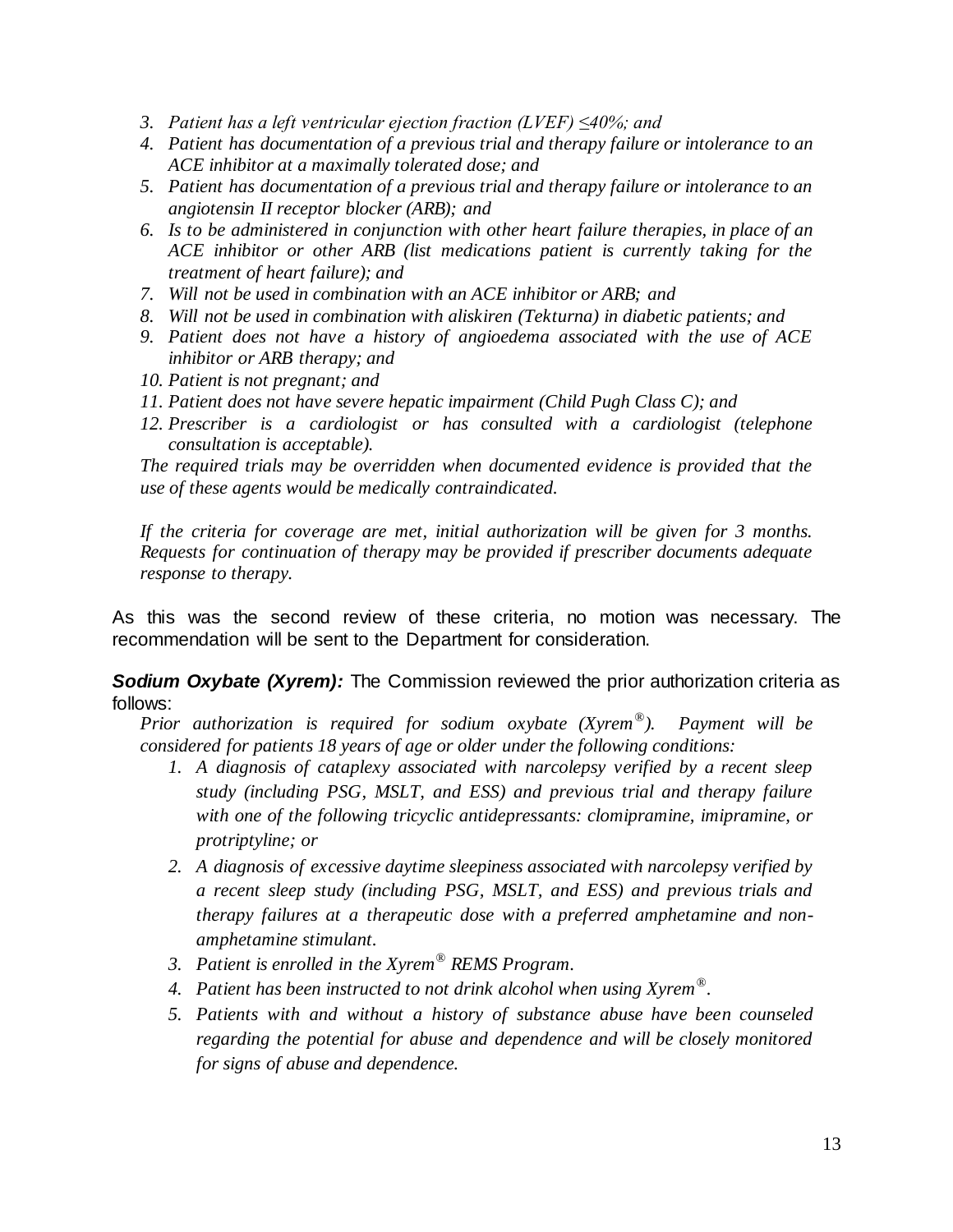- *6. Requests for patients with concurrent use of a sedative hypnotic or a semialdehyde dehydrogenase deficiency will not be considered.*
- *7. The prescriber must review the patient's use of controlled substances on the Iowa Prescription Monitoring Program website at <https://pmp.iowa.gov/IAPMPWebCenter/> prior to requesting prior authorization.*

As this was the second review of these criteria, no motion was necessary. The recommendation will be sent to the Department for consideration.

#### *Antiemetic-5HT3 Receptor Agonists/Substance P Neurokinin Agents:* The Commission reviewed the prior authorization criteria as follows:

*Prior authorization is required for preferred Antiemetic-5HT3 Receptor Antagonists/Substance P Neurokinin medications for quantities exceeding the following dosage limits per month. Payment for Antiemetic-5HT3 Receptor Antagonists/Substance P Neurokinin Agents beyond this limit will be considered on an individual basis after review of submitted documentation.*

*Prior authorization will be required for all non-preferred Antiemetic-5HT3 Receptor Antagonists/Substance P Neurokinin medications beginning the first day of therapy. Payment for non-preferred medications will be authorized only for cases in which there is documentation of previous trial(s) and therapy failure with a preferred agent in this class. Note: Aprepitant (Emend) will only be payable when used in combination with other antiemetic agents (5-HT3 medication and dexamethasone) for patients receiving highly emetogenic cancer chemotherapy.*

As this was the second review of these criteria, no motion was necessary. A quantity limit of 60 per 30 days will also be implemented on oral ondansetron. The recommendation will be sent to the Department for consideration.

#### *Non-Parenteral Vasopressin Derivatives of Posterior Pituitary Hormone Products:* The Commission reviewed the prior authorization criteria as follows:

*Prior authorization is required for non-parenteral vasopressin derivatives of posterior pituitary hormone products. Payment for preferred non-parenteral vasopressin derivatives of posterior pituitary hormone products will be authorized for the following diagnoses:*

- *1. Diabetes Insipidus*
- *2. Hemophilia A*
- *3. Von Willebrand's disease*

*Requests for desmopressin nasal spray for the treatment of nocturnal enuresis will not be considered. Payment for non-preferred non-parenteral vasopressin derivatives will be authorized only for cases in which there is documentation of trial(s) and therapy failure*  with the preferred agent(s). Please refer to the Selected Brand-Name Drugs prior *authorization form if requesting a non-preferred brand-name product.*